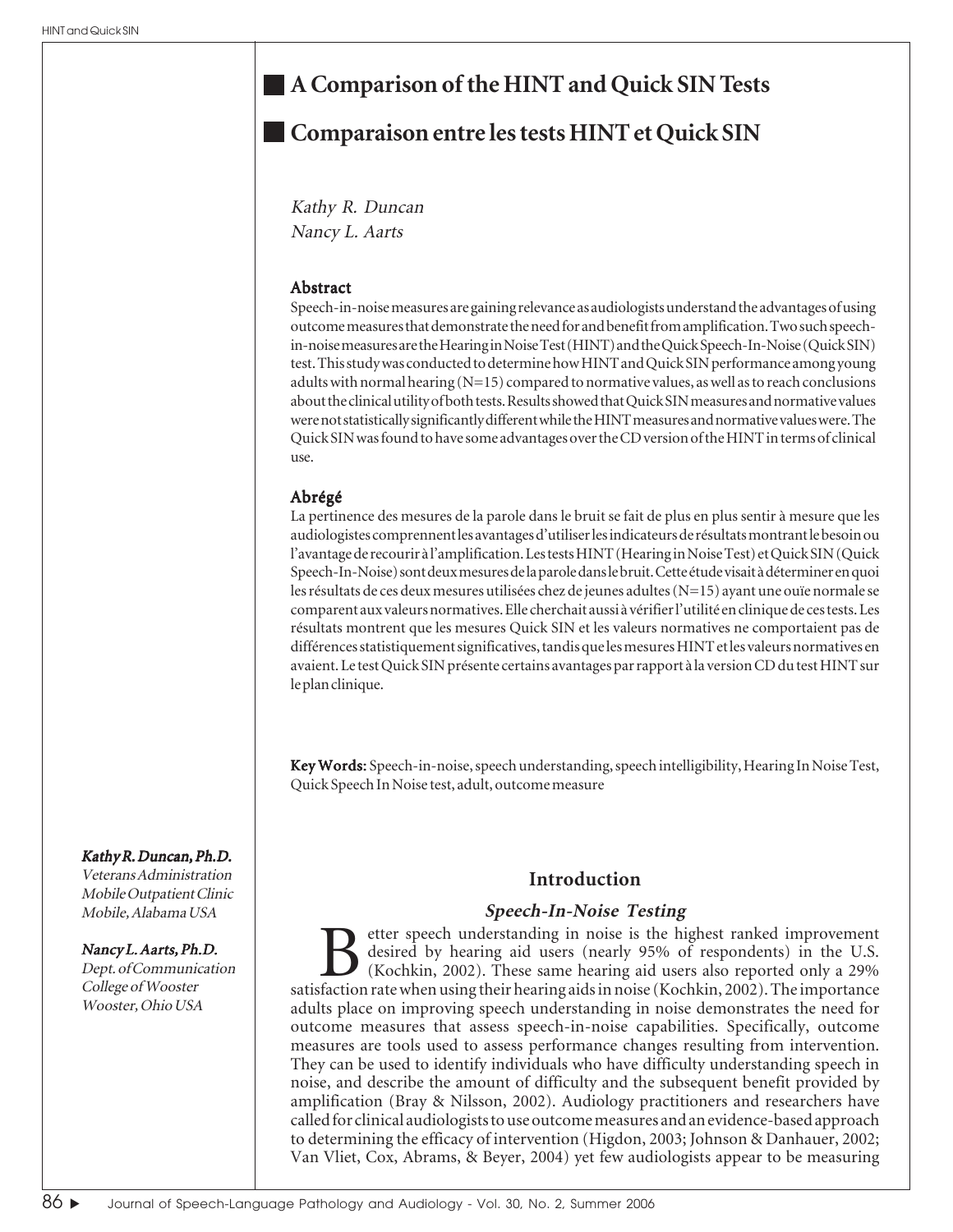speech in noise ability in adults during any point in the hearing aid assessment or verification process.

Clinical practice surveys of audiologists and hearing aid specialists show that up to 53% of hearing aid providers reported routine use of speech-in-noise tests (Medwetsky, Sanderson, & Young, 1999; Mueller, 2003; Strom, 2003). However, very low proportions of hearing aid providers use any particular speech-in-noise measure (see Table 1). Recent surveys found that between 2 and 10% of respondents reported using tests that generate a percentcorrect score, such as word recognition lists or the Speech in Noise (SPIN) test (Bilger, Nuetzel, Rabinowitz, & Rzeczkowski, 1984). Even fewer respondents, only 1% to 6%, reported using tests that generate a signal-to-noise ratio (SNR), such as the Speech in Noise (SIN) test, the newer Quick SIN, or the Hearing in Noise Test (HINT) (Mueller, 2003; Strom, 2003).

It has been suggested that sentence-length speech-innoise tests that result in a SNR score (such as the HINT and the Quick SIN tests) overcome limitations associated with word-length tests that use the traditional percent correct score. Percent correct tests may be prone to floor and ceiling effects (Nilsson, Soli, & Sullivan, 1994), and do not indicate SNR needs, a phenomenon that cannot be reliably predicted from the audiogram (Killion, 1997b). Sentencelength materials may redress limitations associated with single word-length tests. Specifically, single word materials do not include the coarticulation effects or dynamic range of conversational speech, and single words lack the realworld relevance provided by sentence-length stimuli (Killion & Niquette, 2000; Nilsson, Sullivan, & Soli, 1990). Also, in the case of the HINT and the Quick SIN tests, both require listeners to repeat five or more words per sentence, rather than only the last word, as is required in the SPIN test (Bilger et al., 1984). Including five or more

opportunities to respond per sentence allows a decreased test length compared to tests using only one word per sentence (Etymotic Research, 2001).

### **The HINT Test**

The HINT (see Table 2) became commercially available on compact disk (CD) in the early 1990s (Nilsson et al., 1994) and in a hardware and software system (HINT For Windows) a few years later (Bio-Logic Systems Corp, n.d.; Maico Diagnostics, 2003). Both versions of the HINT were developed at the Hearing Aid Research Laboratory in the Department of Human Communication Sciences at the House Ear Institute (Maico Diagnostics, 2003; Nilsson et al., 1994). Reportedly the HINT was developed to improve on shortcomings associated with speech tests used to measure hearing handicap (Nilsson et al., 1990) such as the poor representation of natural speech provided by spondees and the floor and ceiling effects associated with percent correct scoring (Hanks & Johnson, 1998).

The HINT is comprised of 250 Bench-Kowal-Bamford (BKB) British sentences (Bench & Bamford, 1979) which were equalized in length, difficulty, intelligibility, and phonemic distribution to ensure equivalency (Hanks & Johnson, 1998), and were subsequently rewritten in American English. The sentences, spoken by a male talker, are phonemically matched and balanced, are 5-7 syllables in length, and are rated at the first grade reading level (House Ear Institute [HEI], 1995; Nilsson et al., 1994).

The sentence lists are used to adaptively determine the thresholds at which sentences are correctly identified in quiet or in a background of spectrally matched (speechweighted) noise. The noise may be presented from any of three speaker locations (0° azimuth or Front, 90° azimuth or Right, and 270° azimuth or Left) when using the CD

| rapie 1                                                                                                                                                                                                                                                                                                                             |                                                                                      |                                                         |               |               |                 |                  |           |  |  |  |
|-------------------------------------------------------------------------------------------------------------------------------------------------------------------------------------------------------------------------------------------------------------------------------------------------------------------------------------|--------------------------------------------------------------------------------------|---------------------------------------------------------|---------------|---------------|-----------------|------------------|-----------|--|--|--|
| Results of surveys of routine use of speech-in-noise tests by audiologists (Aud) and hearing instrument specialists (HIS).<br>Data represent proportion of all respondents who use speech-in-noise tests prior to or after hearing aid fitting, and the<br>proportion of all respondents who use specific speech-in-noise measures. |                                                                                      |                                                         |               |               |                 |                  |           |  |  |  |
| Study                                                                                                                                                                                                                                                                                                                               | <b>Survey Details</b>                                                                | Proportion of All Respondents Reporting Routine Use of: |               |               |                 |                  |           |  |  |  |
|                                                                                                                                                                                                                                                                                                                                     |                                                                                      | Speech-in-Noise<br>Tests                                | NU-6          | $W-22$        | <b>SPIN</b>     | <b>HINT</b>      | Quick SIN |  |  |  |
| Mueller, 2003                                                                                                                                                                                                                                                                                                                       | On-line survey completed by 608<br>respondents (92% Aud, 8% HIS)                     | 19% (pre-fitting)<br>30% (post-fitting)                 | $<$ 5%<br><8% | 3%<br>$~16\%$ | $2\%$<br>$~5\%$ | $<$ 3%<br>$~1\%$ | 5%<br>4%  |  |  |  |
| Strom, 2003                                                                                                                                                                                                                                                                                                                         | Written survey mailed to 750 offices.<br>167 (22.3%) responded (45% Aud,<br>55% HIS) | $42%$ <sup>a</sup>                                      |               |               | $~8\%$          | $< 6\%$          | $2\%$     |  |  |  |
| Medwetsky et<br>al., 1999                                                                                                                                                                                                                                                                                                           | Written survey mailed to 113 offices,<br>60 (53%) responded                          | $53%$ <sup>a</sup>                                      | $-42%$        | $~238\%$      | $<$ 2%b         | 8%               |           |  |  |  |

Note. SPIN = Speech Perception in Noise; HINT = Hearing in Noise Test; SIN = use of Speech in Noise (SIN) and Quick SIN tests; dashes represent data not obtained or not reported. <sup>a</sup> Pre- or post-fitting use not specified; <sup>b</sup> Represents use of Synthetic Sentence Identification test, SPIN test, and CID Everyday Sentences.

#### **Table 1**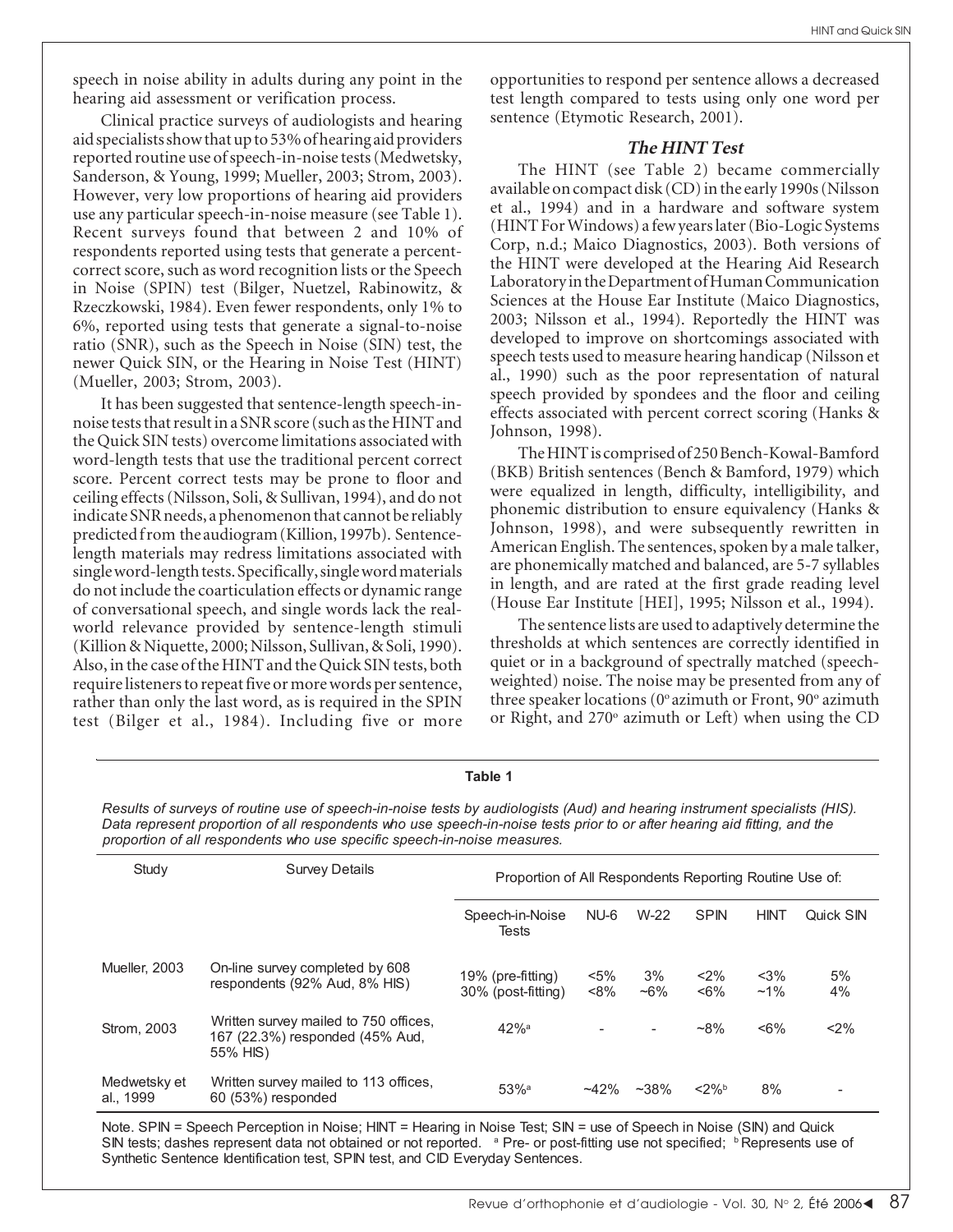#### **Table 2**

Characteristics of the CD and HINT For Windows versions of the Hearing In Noise Test (HINT) (House Ear Institute, 1995; Nilsson, Soli, & Sullivan, 1994) and the Quick Speech In Noise (Quick SIN) test (Etymotic Research, 2001).

| Characteristic                           | <b>HINT</b>                                                                                                                                                       | Quick SIN                                                                                                                                             |  |  |
|------------------------------------------|-------------------------------------------------------------------------------------------------------------------------------------------------------------------|-------------------------------------------------------------------------------------------------------------------------------------------------------|--|--|
| Stimuli                                  | 25 10-sentence lists or 12 20-sentence<br>lists                                                                                                                   | 12 6-sentence standard equivalent lists for clinical<br>testing and 3 practice lists                                                                  |  |  |
| Sample sentence                          | (An/the) apple pie (is/was) baking.                                                                                                                               | The desk was firm on the shaky floor.                                                                                                                 |  |  |
| Talker                                   | Male                                                                                                                                                              | Female                                                                                                                                                |  |  |
| Stimulus presentation<br>level           | Initially presented 4 dB below noise level,<br>then adaptively presented depending on<br>response to prior sentence                                               | 70 dB HL if PTA <45 dB HL or "Loud, but ok" level<br>if PTA >50 dB HL, stimulus level remains constant<br>during test                                 |  |  |
| Noise                                    | Spectrally matched noise                                                                                                                                          | 4-talker babble                                                                                                                                       |  |  |
| Noise presentation level                 | Held constant at 65 dB(A) throughout test                                                                                                                         | Noise levels in standard lists pre-recorded at SNR<br>that decrease in 5 dB steps from +25 to 0 dB SNR                                                |  |  |
| <b>Transducers</b>                       | Loud speakers 0° (signal), 0°, 90°, or<br>270° azimuth (noise) 1 meter from listener,<br>or under headphones that simulate sound<br>field performance             | Loud speaker for signal and noise at $0^{\circ}$ azimuth<br>binaural inserts, or binaural TDH earphones                                               |  |  |
| Listener task                            | Repeat verbatim all words in sentence<br>(some substitutions are acceptable)                                                                                      | Repeat as many of five key words in each<br>sentence as possible                                                                                      |  |  |
| Duration of test                         | About 1 minute per list                                                                                                                                           | About 1 minute per list                                                                                                                               |  |  |
| Scoring formula                          | Average Reception Threshold for Speech<br>(RTS) - Noise Level dB = dB SNR, average<br>RTS is average dB(A) of 21 sentences<br>RTS, score in quiet is RTS in dB(A) | 25.5 - Average Score = dB SNR Loss, average<br>score is total number of words correct for two lists<br>relative to normal performance                 |  |  |
| Score represents                         | RTS at which 50% of sentences were<br>repeated correctly                                                                                                          | SNR Loss = SNR a listener with hearing<br>impairment needs above SNR normal hearing<br>listener needs to reach 50% correct sentence<br>identification |  |  |
| Normative population<br>(normal hearing) | 44 adults with normal hearing who were<br>native English speakers                                                                                                 | 26 adults with normal hearing                                                                                                                         |  |  |

version of the HINT, and from speakers or headphones when the Windows version is used. Speech-shaped noise was used rather than more "real-world" noise because the stability of this signal's level can increase the reliability of individual SNR scores compared to when a more variable noise signal is used (Maico Diagnostics, 2003; Nilsson et al., 1994; Nilsson, Soli, & Sumida, 1995; Ricketts, 2000).

In general, the HINT measures the effect of hearing loss on speech understanding in noise. The goal of the HINT is to determine the advantage of binaural directional hearing by obtaining the listener's thresholds for sentences in quiet and in noise coming from any of three directions. Additionally, the HINT is said to provide a measure of supra-threshold hearing not available from the audiogram (HEI, 1995; Nilsson et al., 1994; Nilsson et al., 1995).

Prior to test administration, the transducers used in the CD and the HINT For Windows versions of the test must be calibrated to determine the dB HL dial reading associated with a competing noise presentation level of 65  $dB(A)$ . For the CD version, loud speakers are used and their height and distance from the listener for all speaker locations are specified. In the software driven version, headphones (but not insert phones) are used to simulate the sound field environment through use of head-related transfer functions. Speakers can also be used (Bio-Logic Systems Corp., n.d.; HEI, 1995).

When the HINT is administered, listeners are required to repeat each sentence "100% correctly" with some variations allowed (such as "a" for "the"). Initially an ascending approach is used to determine the presentation level at which the first sentence is correctly repeated. The presentation levels of sentences #2 through #4 are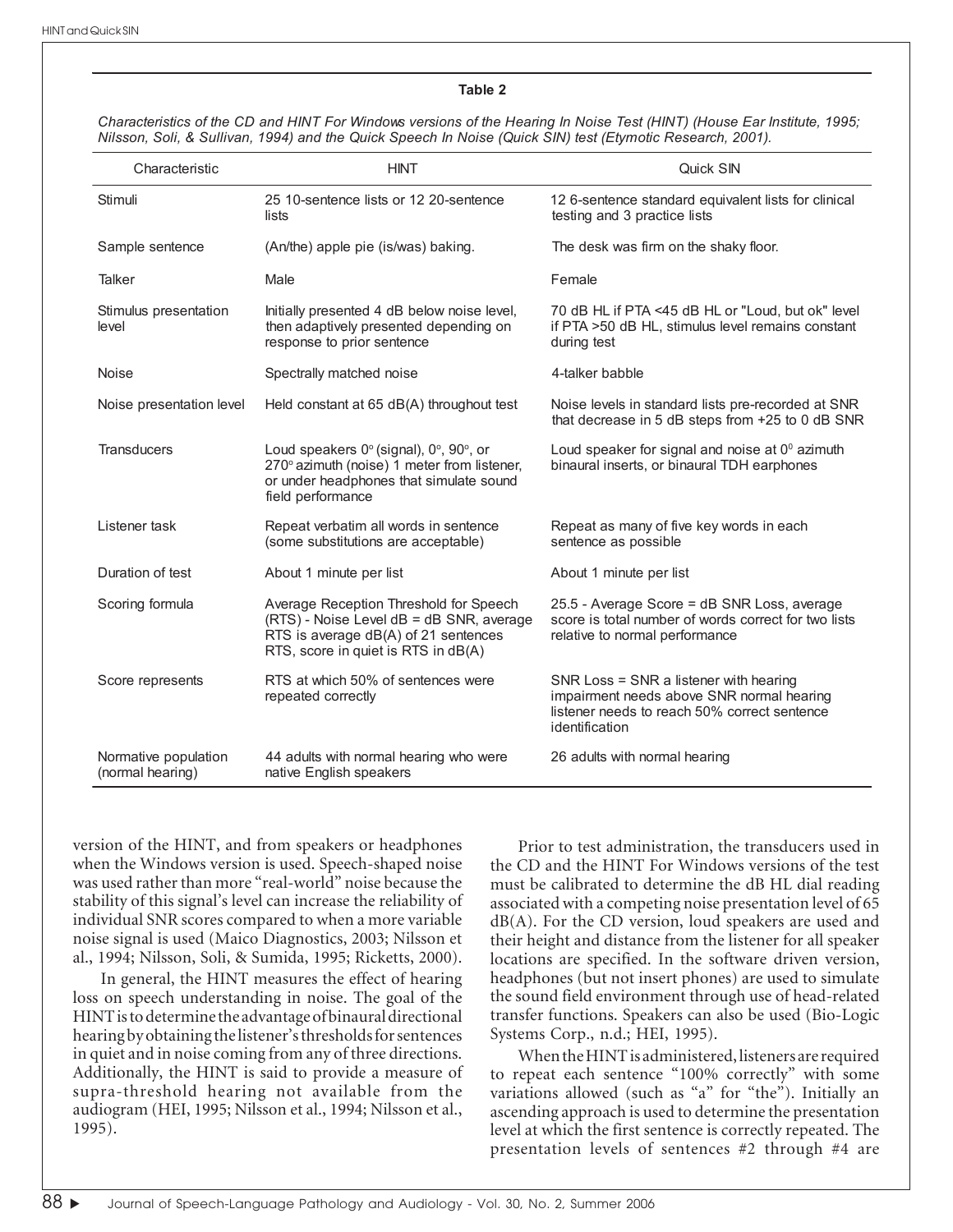adaptively increased or decreased in 4 dB steps. The presentation level of sentences beginning with #5 are adaptively increased or decreased in 2-dB steps. This adaptive procedure is used in quiet and in noise to obtain a reception threshold for sentences (RTS). This adaptive approach was used in an effort to eliminate ceiling and floor effects associated with tests administered at a fixed presentation level (HEI, 1995; Maico Diagnostics, 2003; Nilsson et al., 1994).

In the quiet condition, the sound pressure level (SPL) for all sentences are averaged, resulting in a RTS in dB (either  $dB(A)$  or its  $dB$  HL equivalent) associated with 50% sentence recognition. In the noise conditions, the SPL levels are also averaged, and the dial HL value associated with a  $65 \text{ dB}(A)$  noise signal is deducted from this value ( $RTS - Noise Level = dB SNR$ ). The resulting score is the SNR needed to reach 50% correct performance (Nilsson & Soli, 1994; Nilsson et al., 1994).

Information about the development of the original CD version of the HINT and norms for presentation in quiet and in noise were provided with the CD and can be found in self-published documents (HEI, 1995; Nilsson et al., 1995). Additional normative information was made available by past and current distributors of the automated version of the HINT, specifically, the HINT For Windows versions of the HINT test previously available from Maico Diagnostics (2003) and the HINT Pro Hearing in Noise Test available from Bio-Logic Systems Corp (n.d.) at the time of this writing.

Sound field (noise front) norms, reliability information, and subject characteristics associated with the CD HINT version are shown in Table 3. The instructions accompanying the CD version of the HINT suggest that users test 10-20 normal hearing listeners and compare the mean score to the normative  $50<sup>th</sup>$  percentile score provided. If there is a difference between the clinic's mean and the 50<sup>th</sup> percentile score, all percentile scores provided should be shifted up or down by the difference for that condition. Reportedly this adjustment will allow users to compare individual HINT scores to normative values that have been changed to accommodate variations caused by the test setting (HEI, 1995). While the instructions for the CD version of the HINT provide detailed testing, scoring, and normative information, written materials accompanying the newest automated HINT state that, for the CD version, these procedures are not standardized. Additionally, the previous automated version of the HINT states that users testing in sound field must determine site-specific sound field norms (means or means and standard deviations) using 16-20 adults with normal hearing and enter these values in the HINT software. The software will then compute percentile rankings (Maico Diagnostics, 2003). This method eliminates the need to determine and apply a correction factor to the norms provided. The newest automated HINT also offers this feature (Bio-Logic Systems Corp., n.d.). Finally, the norms provided with the CD version and automated version were all collected using the

#### **Table 3**

*Participant characteristics and descriptive statistics for normative and measured values obtained from 15 subjects with normal hearing in sound field at 0o azimuth using the Hearing In Noise Test (HINT) (House Ear Institute, 1995; Nilsson, Soli, & Sumida, 1995) and the Quick Speech In Noise (Quick SIN) test (Etymotic Research, 2001).*

|                                | <b>HINT</b>      |          | Quick SIN         |          |
|--------------------------------|------------------|----------|-------------------|----------|
|                                | <b>Norm</b>      | Measured | Norm <sup>a</sup> | Measured |
| Participant<br>characteristics |                  |          |                   |          |
| N                              | 100              | 15       | 29                | 15       |
| Age                            |                  |          |                   |          |
| Mean (years)                   |                  | 25       | 25                |          |
| Range                          |                  | 22-29    |                   | 22-29    |
| <b>SD</b>                      |                  | 2.24     |                   | 2.24     |
| Descriptive<br>statistics      |                  |          |                   |          |
| M                              | $-2.82$          | $-0.85$  | 1.90              | 1.70     |
| Range                          |                  |          |                   |          |
| Lower                          |                  | $-3.50$  |                   | 0.00     |
| Upper                          |                  | 2.50     |                   | 3.50     |
| SD                             | 1.07             | 1.65     | 1.25              | 1.25     |
| <b>SEM</b>                     |                  | .43      |                   | .32      |
| 95% CI for mean                | .21 <sup>b</sup> | $+0.80$  | $+1.9c$           | $+.60$   |
| Lower                          | $-3.03$          | $-1.74$  | 0.00              | 1.10     |
| Upper                          | $-2.60$          | .06      | 3.80              | 2.33     |

Note. Loud speaker (signal and noise) at  $0^\circ$  azimuth for both tests. Participants had normal hearing and used English as their first language with exception of participants used to define Quick SIN normative values. Descriptive statistics are for two lists with exception of Quick SIN SD. CI = confidence interval. Dashes represent data not provided.

<sup>a</sup>Quick SIN norms obtained using insert earphones. <sup>b</sup>This CI is not based on SD and requires a SEM of .11. *Chis CI* based on SD (not SEM) associated with one list administered to subjects with hearing loss

automated system. No norms have been provided that were obtained using the manually administered CD version of the HINT.

At the time of this writing, use of the automated HINT has not yet appeared in published peer-reviewed studies,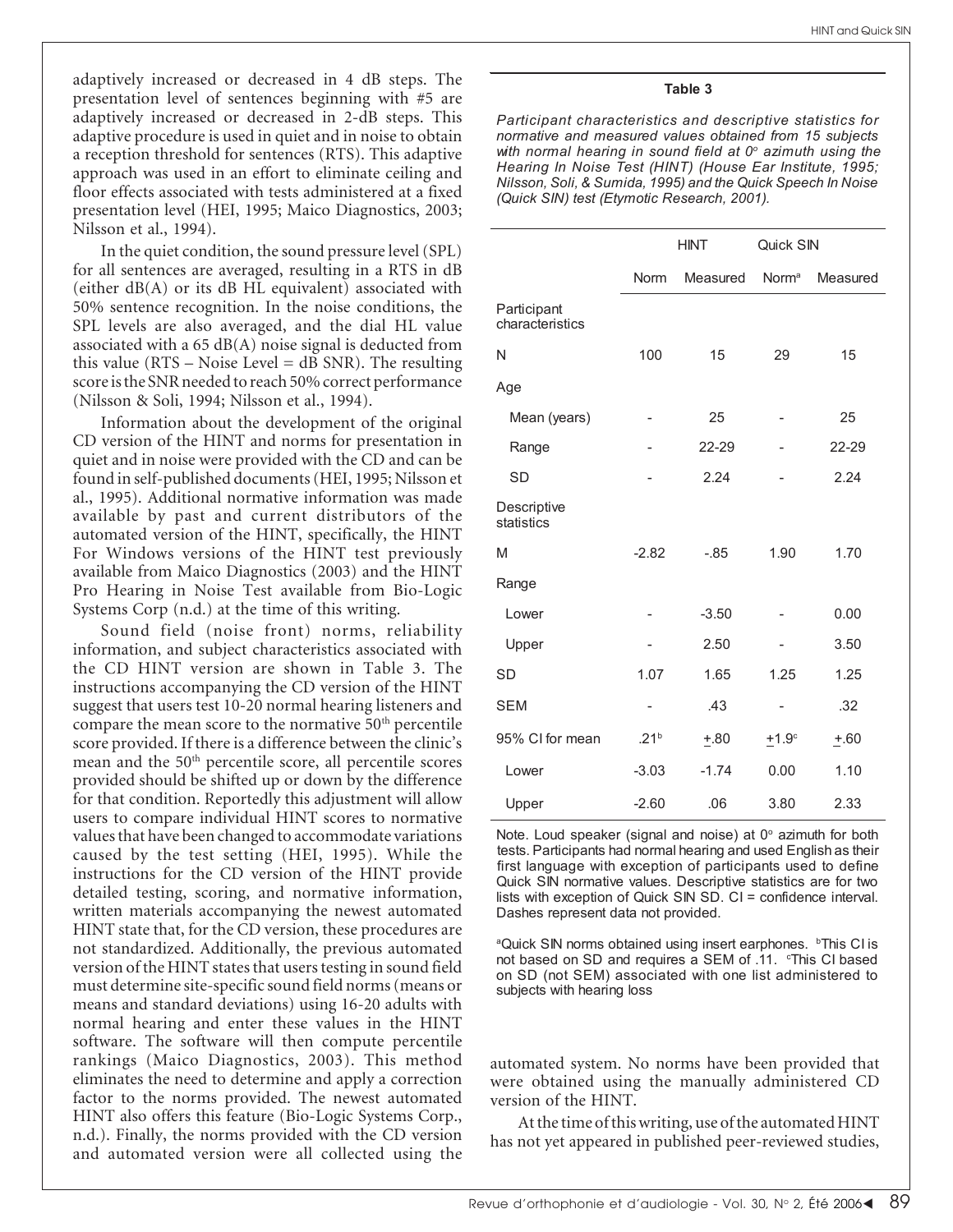possibly due to the fact that this version is newer as well as more costly than the CD version. The original CD version of the HINT, however, has been used extensively in peerreviewed and trade publication studies investigating directional microphone performance (Agnew & Block, 1997; Agnew, Potts, Valente, & Block, 1997; Bray & Nilsson, 2001; Bray & Valente, 2001; Kuk, Keenan, & Nelson, 2002; Novick, Bentler, Dittberner, & Flamme, 2001; Preves, Sammeth, & Wynne, 1999; Pumford, Seewald, Scollie, & Jenstad, 2000; Ricketts, 2000; Ricketts & Dhar, 1999; Ricketts, Lindley, & Henry, 2001; Ricketts & Mueller, 2000; Valente, Fabry, & Potts, 1995; Valente, Schuchman, Potts, & Beck, 2000), in studies comparing different hearing aids to each other or determining the benefit provided by a particular hearing aid or cochlear implant (Cord, Leek, & Walden, 2000; Kam & Wong, 1999; Knebel & Bentler, 1998; Matthes, Saunders, Cienkowski, & Levitt, 1995; Nilsson, Fang, Ghent, Murphy, & Bray, 2000; Parkinson, Arcaroli, Staller, Arndt, Cosgriff, & Ebinger, 2002; Skinner, Arndt, & Staller, 2002; Tyler, Gantz, Rubenstein, Wilson, Parkinson, Wolaver et al., 2002; Valente, Fabry, Potts, & Sandlin, 1998) and in other clinical investigations (Cook, Bacon, & Sammeth, 1997; Humes, Halling, & Coughlin, 1996, Sargent, Hermann, Hollenbeak, & Baukaitis, 2001; Saunders & Cienkowski, 2002; Soli & Nilsson, 1994; Soli, Vermiglio, & Cruz, 2000; Vermiglio, Freed, & Soli, 2000; Walden, Walden, & Cord, 2002; Waltzman, Cohen, & Roland, 1999).

In a small proportion of these studies the HINT has been administered and scored according to the HINT user's manual (Agnew & Block, 1997; Agnew et al., 1997; Bray & Valente, 2001; Kam & Wong, 1999; Knebel & Bentler, 1998; Soli et al., 2000; Valente et al., 1998; Vermiglio et al., 2000; Walden et al., 2002). Typically, however, the HINT is administered using additional speakers and/or uncorrelated noise sources (Bray & Nilsson, 2001; Preves et al., 1999; Pumford et al., 2000; Ricketts, 2000; Ricketts & Mueller, 2000; Valente et al., 1995; Valente et al., 2000), or by altering the sentences or changing the administration or scoring method (Cook et al., 1997; Dorman, Loizou, & Fitzke, 1998; Dubno, Ahistrom, & Horwitz, 2002; Humes et al., 1996; Kuk et al., 2002; Novick et al., 2001; Parkinson et al., 2002; Ricketts & Dhar, 1999; Ricketts et al., 2001; Saunders & Cienkowski, 2002; Skinner et al., 2002; Tyler et al., 2002).

# **The Quick SIN Test**

The Quick SIN test (see Table 2) was developed by Etymotic Research and became commercially available in 2001. This test began as the Speech In Noise (SIN) test (Killion & Villchur, 1993) and the subsequent Revised Speech In Noise (RSIN) test (Cox, Gray, & Alexander, 2001). It was developed to overcome the limitations associated with the first SIN test, namely, its length, insufficient number of lists, lack of list equivalence, and inability of some listeners to achieve 50% correct sentence identification (Bentler, 2000; Etymotic Research, 2001; Killion, 1997a). Additionally, the Quick SIN test was designed to give audiologists a quick way to express a listener's ability to understand speech in noise as a SNR rather than as a percent correct score (Killion, 1997b). Its goals are to provide a fast means of quantifying the realworld SNR loss that is not well inferred from the audiogram, demonstrate improvement provided by directional microphones, and help audiologists and hearing aid dispensers identify amplification options for individual patients (Etymotic Research, 2001; Killion, Niquette, Gudmundsen, Revit, & Banerjee, 2004).

The Quick SIN includes a total of 18 unique 6-sentence lists composed of Institute of Electrical and Electronics Engineers (IEEE) sentences, which were designed to provide limited contextual cues to aid in understanding (Etymotic Research, 2001). These sentences subsequently underwent an equalization process to correct for high frequency attenuation present in source recordings obtained from the Massachusetts Institute of Technology (Fikret-Pasa, 1993).

The sentences are spoken by a female talker and are presented at a constant level in a background of 4-talker babble (one male and three females), rather than the speech-weighted noise used with the HINT sentences. Four-talker babble is employed because the Quick SIN developers reported it is more representative of the noise typically encountered in social situations than is speechweighted noise (Killion & Villchur, 1993). Reportedly this background noise is most representative of realworld performance, such as a social gathering, than are other types of background noise (Sperry, Wiley, & Chial, 1997). The babble level in each list decreases in intensity in 5 dB steps from +25 to 0 dB in order to vary SNR (Etymotic Research, 2001; Killion et al, 2004).

The test may be administered in sound field with the signal and noise presented from the same speaker at  $0^{\circ}$ azimuth. As an alternative, the test can be administered binaurally under insert earphones (Etymotic Research, 2001). The presentation level is 70 dB HL for listeners with a pure-tone average (PTA) of 45 dB HL or less. The presentation level is "loud but OK" (Valente & Van Vliet, 1997) for listeners with a PTA greater than 45 dB HL (Etymotic Research, 2001).

The listener's task is to repeat the sentences presented. Each sentence has five key words and each correctly repeated word is awarded one point for a total possible score of 30 points per list. The score is determined by use of the formula 25.5 – Total Words Correct = SNR Loss. The SNR Loss score represents the SNR a listener with hearing loss requires above the SNR a normal hearing listener requires to achieve 50% correct sentence identification (Killion, 1997b). This formula is based on the Tillman-Olsen method for obtaining spondee thresholds (Etymotic Research, 2001; Killion et al., 2004).

Subject characteristics, descriptive statistics, and reliability information associated with the Quick SIN test found in the user's manual are shown in Table 3 (Etymotic Research, 2001). The user's manual also provides 80%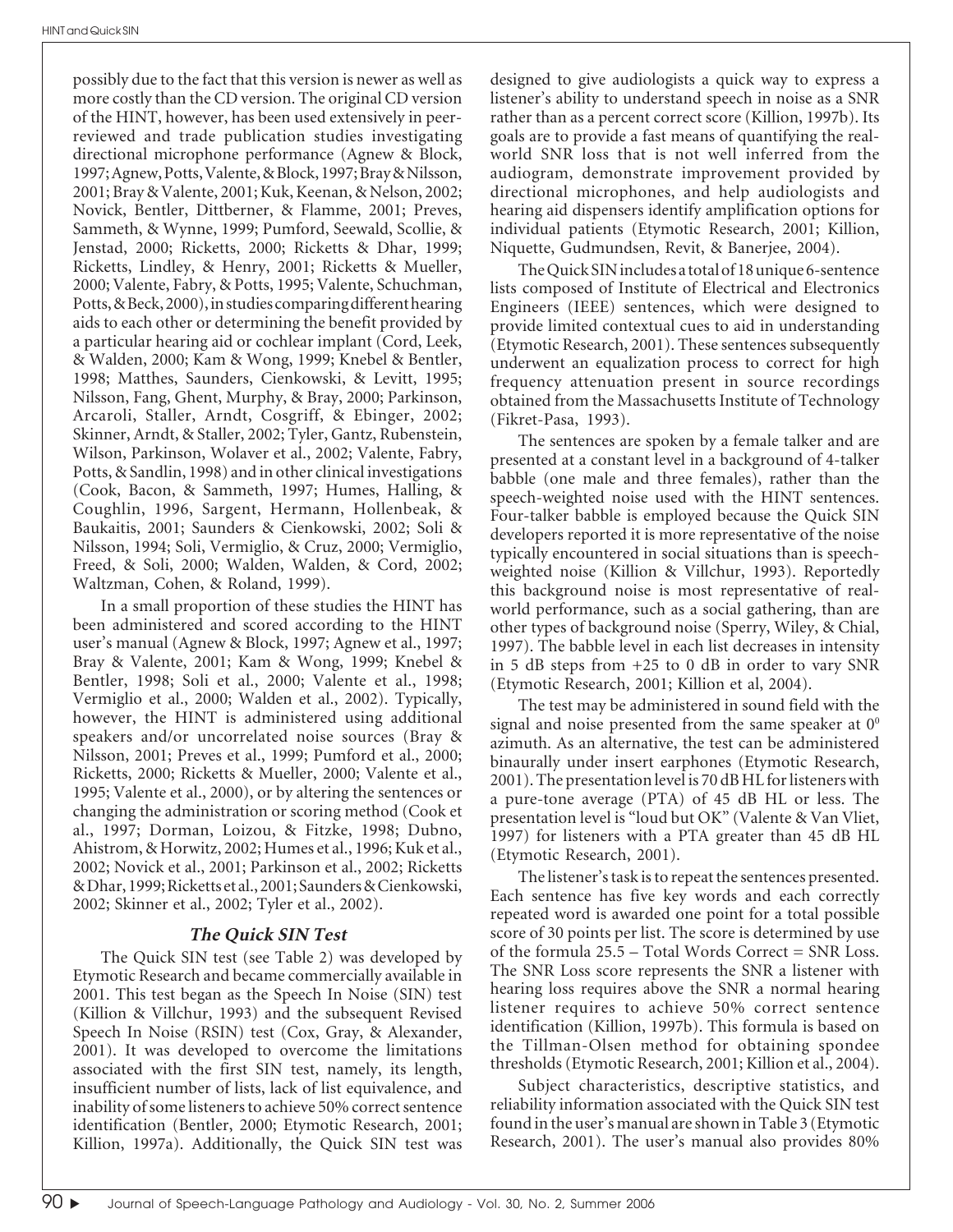and 95% critical difference values that can be used when comparing an individual's performance in two conditions. These critical differences allow audiologists to use the Quick SIN as an outcome measure when selecting and fitting amplification. Whereas this test may be administered in sound field or under insert earphones, the data from which normative values were determined were collected under insert earphones only (Etymotic Research, 2001).

The Quick SIN user's manual provides guidelines for interpreting performance on the Quick SIN test based on adjectives that describe the amount of SNR loss. Specifically, a score of 0-2 dB SNR loss is considered normal; a score of 2-7 dB is considered indicative of a mild SNR loss, while a score of 7-15 dB is associated with a moderate SNR loss and suggests that a directional mic should be considered. A score of >15 dB indicates a severe SNR loss which would lead an audiologist to consider an FM system. These categories of SNR loss (normal, mild, etc.) and their associated recommendation (directional mic or FM system) are suggestions; no recognized scale of SNR loss categories or their appropriate intervention exists (Killion & Niquette, 2000).

The Quick SIN, as well as other tests, was recently reported in an evaluation of a new speech recognition measure (Bochner, Garrison, Sussman, & Burkard, 2003). Otherwise, compared to the HINT, the Quick SIN test has little presence in peer-reviewed studies, perhaps because it is fairly new.

This study was undertaken in an attempt to determine if the average performance of adults with normal hearing on the HINT and Quick SIN tests differed from the tests' normative values. If measured performance is found to differ significantly from the normative data supplied by each test's distributors, then reported normative values should not be used clinically and users should obtain their own clinic norms. In the case of the HINT the original CD, rather than the automated version, was used because the CD appears to be in wider use than the automated test in that its use has been reported most often in the literature. A comparison between measured and normative HINT performance is needed because this test's instructions encourage users to obtain their own clinic-based norms. In the case of the Quick SIN test the comparison is needed because normative data were collected under insert earphones, not in sound field, yet the test needs to be administered in sound field when using it as an outcome measure when selecting and fitting amplification systems. Additionally, the Quick SIN test has little representation in the literature.

# **Methods**

### **Participants**

Participants were 15 adults (7 men and 8 women). Fifteen is the number of subjects suggested in the HINT user's manual for clinics that determine their own norms (HIE, 1995). Participants' age ranged from 22 to 29 years of age ( $M = 25$  years). All participants were native English speakers, had normal hearing in both ears (that is, no thresholds were poorer than 20 dB HL from 500-6000 Hz), normal middle ear system function, and an uneventful health history.

### **Equipment**

All audiometric testing was conducted using a Madsen Auricle software-driven two-channel audiometer (Madsen Electronics, 1998), E-A-R 3A insert earphones, a B-71 bone conduction oscillator, and two Tandy Lifeline sound field loud speakers. Immittance testing was conducted using a Madsen Zodiac 901 unit. Commercially available CD versions of the HINT and Quick SIN tests were used. All testing was conducted in a double-walled Industrial Acoustics Company single-room test booth located in the Audio Lab in the Department of Speech Pathology and Audiology. The speech-in-noise testing was part of a larger study. The entire test session lasted no more than 90 minutes.

### **Procedures**

Both the Quick SIN and the HINT tests were administered according to their respective user's manuals. That is, both tests were administered in sound field with the signal and noise presented to both ears simultaneously from a speaker located at a 0° azimuth one meter in front of the listener and 45" from the floor. The floor was marked to indicate the speaker and chair positions to ensure consistency throughout data collection.

Prior to HINT administration the dB HL level that resulted in a 65 dB(A) noise level was determined using the procedure provided in the user's manual (HEI, 1995). Specifically, the VU meter on both channels of the Auricle audiometer was calibrated to zero while the 1000 Hz calibration tone (track 29 on the CD) was presented. Next, the calibration microphone of a sound level meter was placed 39" from the floor, 1 meter in front of the speaker, which was a point consistent with the center of a typical listener's head. The calibration noise found on track 30 of the CD was presented via channel one of the audiometer and the intensity level of the signal was adjusted until the sound level meter measured a 65 dB(A) level. The dial setting that resulted in a measurement of  $65$  dB(A) was 67 dB HL.

Immediately prior to Quick SIN and HINT administration, both channels of the audiometer were calibrated using the 1000 Hz calibration tone provided on the respective CD; participants listened to orally presented test instructions while reading a written copy of the instructions, and one practice list was administered. Two lists of both speech-in-noise tests were administered to improve reliability above that provided by one list as recommended by the test developers (Etymotic Research, 2001; Nilsson & Soli, 1994; Nilsson, Jayaraman, & Soli, 1993; Nilsson et al., 1995). Both tests were administered according to user's manuals instructions. Test and lists presented were randomized and counterbalanced.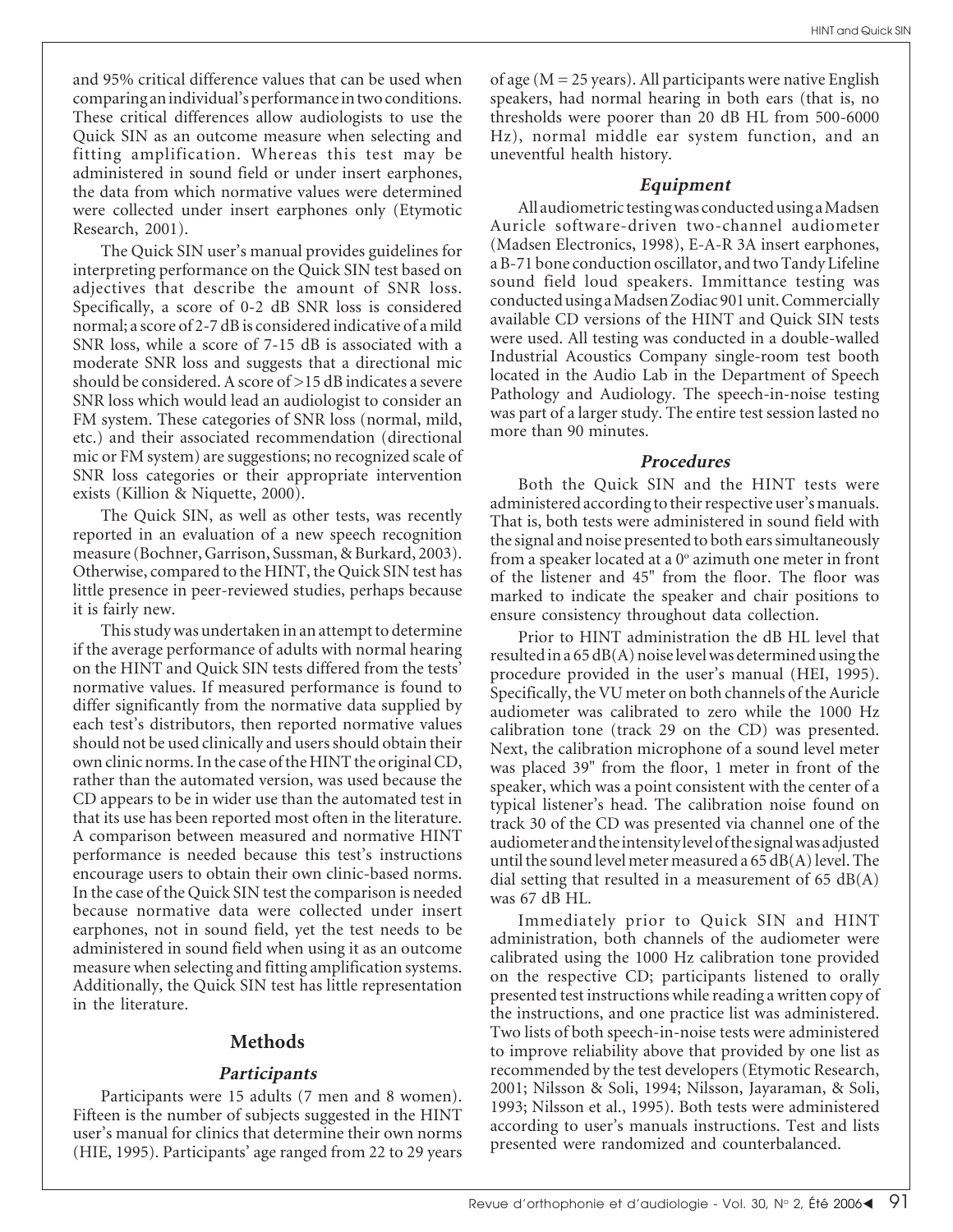In order to administer the Quick SIN test, the sentences (channel one of the CD) were routed to channel one of the audiometer while the four-talker babble (channel two of the CD) was routed to channel two of the audiometer. The presentation level for both the signal and noise were set according to Quick SIN directions (Etymotic Research, 2001). That is, because the pure-tone average of all participants was  $\leq$ 45 dB HL, the presentation level was always 70 dB HL. The signal and noise levels were not adjusted during testing because the constant sentence level and the changing noise level are pre-recorded on the CD. Participants were required to correctly repeat the five key words in each test sentence. The total number of words repeated correctly in each list of six sentences was totaled, the totals were averaged, and the formula 25.5 – Average Total Correct = SNR Loss was applied to obtain Quick SIN scores.

In order to administer the HINT, the sentences (channel one of the CD) were routed to channel one of the audiometer while the spectrally matched noise (channel two of the CD) was routed to channel two of the audiometer. The noise presentation level was held constant at 67 dB HL (65 dB(A)) while the sentence presentation level was varied adaptively according to HINT instructions based on the participants' responses. The SNR at which 50% of the stimuli were repeated correctly was calculated by determining the average presentation level (the average RTS) for sentences 5-21 (the dB associated with sentence 21 was determined based on the response to sentence 20) and using the formula  $RTS - 67$  dB  $HL = SNR$ (Nilsson et al., 1994).

Test reliability and intra-tester error were addressed during both Quick SIN test and HINT administration by the experimenter and a second tester simultaneously scoring 20% of all responses. Both the experimenter and the second tester were in agreement on all responses.

# **Statistical Analyses**

Descriptive statistics and t-tests were conducted on the HINT and the Quick SIN scores in order to answer the research questions. Analyses were carried out using the SPSS (version 10.1) program (Green & Salkind, 2003). In each analysis, an alpha level of  $p = 0.05$  was used for judging statistical significance. This two-tailed alpha level was used because of the non-directional nature of the hypothesis.

# **Results**

Table 3 shows the participant characteristics and descriptive statistics associated with their performance on the HINT and Quick SIN tests. Normative values are also included. Figure 1 shows the mean scores and standard deviations for both tests and their respective normative values. As can be seen, the measured variance and standard deviations associated with the HINT are larger than those associated with the Quick SIN.

One-sample t-tests were conducted to determine if the average HINT and Quick SIN scores found here were different from the normative HINT and Quick SIN scores, respectively. The HINT sample mean of  $-.867$  (SD = 1.65) was significantly different from the normative mean of – 2.82,  $t(14) = 4.58$ ,  $p = .000$ . The 95% confidence interval for the measured HINT mean ranged from –1.74 to .06. The effect size d of 1.18 indicates a large effect size.

The Quick SIN sample mean of  $1.7 (SD = 1.25)$  was not significantly different from the normative mean of 1.9,  $t(14) = -.619, p = .546$ . The 95% confidence interval for the measured Quick SIN mean ranged from 1.10 to 2.33.

# **Discussion**

The research question was answered by examining the descriptive statistics and reliability information shown in Table 3 and Figure 1, and the one-sample t-test results. Specifically, the HINT sample values found here differed from the normative values while the Quick SIN sample and normative values were similar.

First, the HINT sample variability found here exceeds the normative standard deviation (SD) value provided by HINT developers (Nilsson et al., 1995) while Quick SIN variability found here was the same as the normative SD.

Second, the reported HINT 95% confidence interval (CI) for the mean (based on two lists administered to young adults with normal hearing) was narrower than the CI associated with the sample data. The importance of the difference between the measured and normative 95% CI cannot be determined because the HINT's standard error of the mean (SEM), which is used to calculate CI, was not reported (Nilsson et al., 1995) and the normative 95% CI was not generated using the HINT SD. Conversely the Quick SIN 95% CI provided in the user's manual  $(\pm 1.9)$ dB) was wider than the sample's CI found here. The Quick SIN normative 95% CI for two lists was based on the SD, not the SEM, and was associated with subjects with impaired hearing, not the subjects with normal hearing.

Third, the one-sample t-tests showed that there was a statistically significant difference between the HINT sample mean and the HINT normative mean. The Quick SIN sample and normative mean were not significantly different. These differences between sample and normative values occurred despite the fact that the sample size used here was recommended by HINT developers (HEI, 1995).

There are several possible reasons why HINT sample values differed from HINT normative values. First, as indicated in the HINT user's manual and elsewhere (HEI, 1995; Nilsson et al., 1995), HINT performance measured in sound field in clinics may differ from HINT norms collected in sound field due to differences in room acoustics and equipment used. Second, the HINT lists were administered manually to this study's participants, not in an automated fashion as they were when norms were developed. However, the lists were administered exactly as specified in the user's manual.

Unlike the HINT, the Quick SIN sample and normative values were similar (the means) or exactly the same (the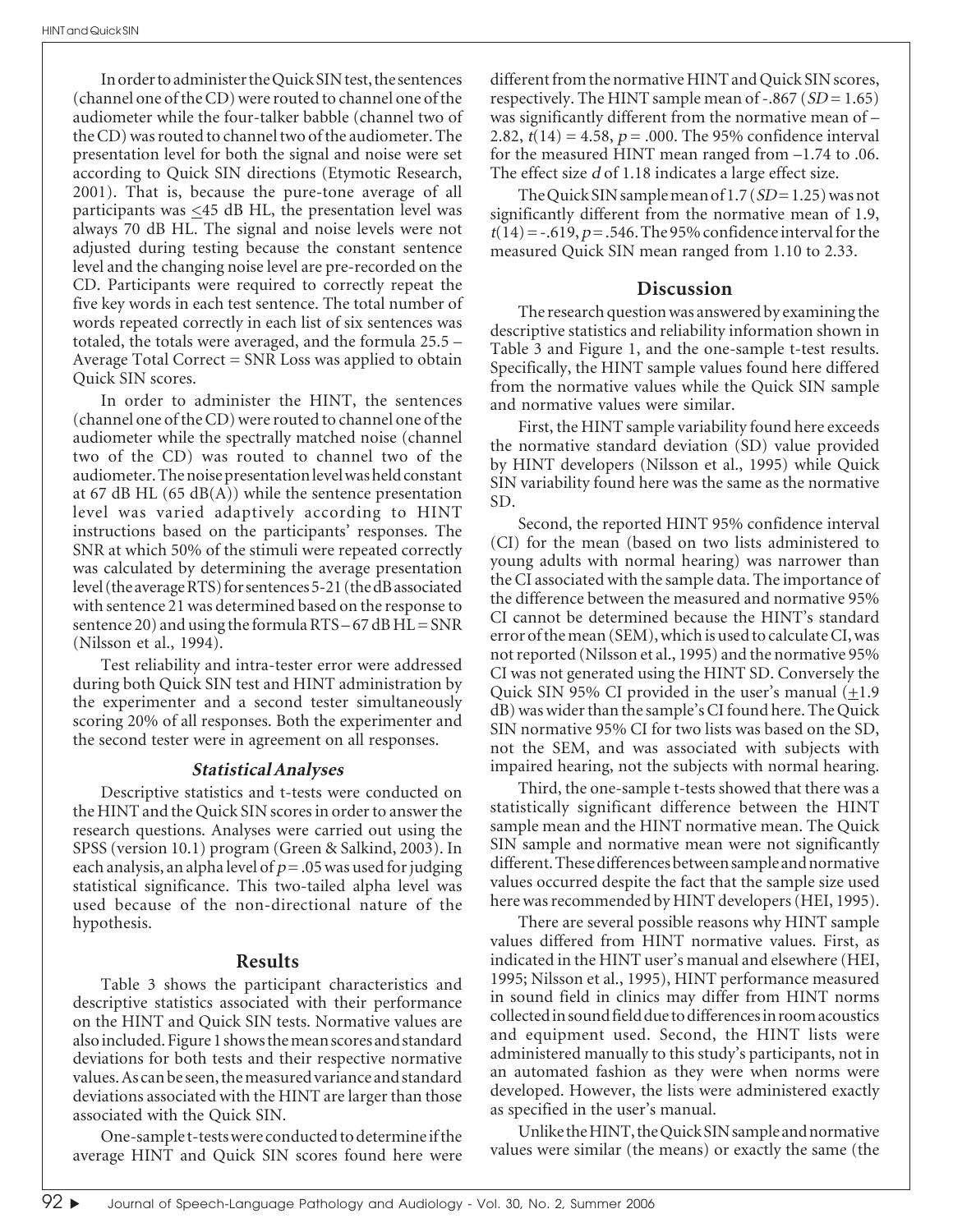



The two tests examined here, the CD version of the HINT and the Quick SIN, provide information about supra-threshold hearing that cannot be inferred from the audiogram, information that can be used to determine the need for and benefit from interventions that address SNR needs. The results reported here demonstrate the need for clinic-specific norms for the HINT, as well as the clinical utility of the Quick SIN test and its norms. The reliability and validity of the currently available automatic HINT test need to be examined. The appropriateness of the Quick SIN performance descriptors (for example, severe SNR Loss) and the recommended interventions associated with SNR Loss also need to be examined. Further evaluation of both tests may assist clinicians in selecting and consistently using a speech-innoise test as an outcome measure when providing intervention to adults with hearing loss.

### **References**

Agnew, J., & Block, M. (1997). HINT thresholds for a dual-microphone BTE. The Hearing Review, 4(9), 26, 29-30.

Agnew, J., Potts, L. G., Valente, M., & Block, M. (1997, April). HINT thresholds for a dual-microphone behind-the-ear hearing aid. Poster presented at the meeting of the American Academy of Audiology, Ft. Lauderdale, FL.

Bench, J., & Bamford, J. (1979). Speech-hearing tests and the spoken language of hearing-impaired children. New York: Academic Press.

Bentler, R. A. (2000). List equivalency and test-retest reliability of the speech in noise test. American Journal of Audiology, <sup>9</sup>, 84-100

Bilger, S., Nuetzel, M. M., Rabinowitz, W. M., & Rzeczkowski, C. (1984). Standardization of a test of speech perception in noise. Journal of Speech and Hearing Research, 27, 32-48.

Bio-Logic Systems Corp (n.d.). HINT PRO Hearing in Noise Test. Mundelein, IL: Author.

Bochner, J.H., Garrison, W. M., Sussman, J. E., & Burkard, R. F. (2003). Development of materials for the clinical assessment of speech recognition: The speech sound pattern discrimination test. Journal of Speech, Language, and Hearing Research, <sup>46</sup>, 889-900.

Bray, V., & Nilsson, M. (2001). Additive SNR benefits of signal processing features in directional DSP aid. The Hearing Review, 8(12), 48, 50-51, 62.

Bray, V., & Valente, M. (2001). Can omni-directional hearing aids improve speech understanding in noise? Retrieved on December 29, 2003 from http://www.sonici.com/ pdf/5000489.A.pdf.

Bray, V., & Nilsson, M. (2002). Assessing hearing aid fittings: An outcome measures battery approach. In M. Valente (Ed.), Strategies for selecting and verifying hearing aid fittings (2<sup>nd</sup> Ed.) (pp. 151-175). New York: Thieme.

Cook, J. A., Bacon, S. P., & Sammeth, C. A. (1997). Effect of low-frequency gain reduction on speech recognition and its relation to upward spread of masking. Journal of Speech Language and Hearing Research, 40, 410-422.

Cord, M. T., Leek, M. R., & Walden, B. E. (2000). Speech recognition ability in noise and its relationship to perceived hearing aid benefit. Journal of the American Academy of Audiology, 11, 475-483.

Cox, R. M., Gray, G. A., & Alexander, G. C. (2001). Evaluation of a revised speech in noise (RSIN) test. Journal of the American Academy of Audiology, 12, 423-432.

Dorman, M. F., Loizou, P. C., & Fitzke, J. (1998). The identification of speech in noise by cochlear implant patients and normal-hearing listeners using 6-channel signal processors. Ear and Hearing, 19, 481-484.

Dubno, J.R., Ahistrom, J. B., & Horwitz, A. R. (2002). Spectral contributions to the benefit from spatial separation of speech and noise. Journal of Speech, Language, & Hearing Research, 45, 1297-1310.

Etymotic Research (2001). QuickSIN Speech in Noise Test Version 1.3. Elk Grove Village, IL.

Fikret-Pasa, S. (1993). The effects of compression ratio on speech intelligibility and quality. Unpublished doctoral dissertation, Northwestern University. Dissertation Abstracts International, 55(01), 71.

Green, S. B., & Salkind, N. J. (2003). Using SPSS for Windows and Macintosh: Analyzing and understanding data (3rd ed.). Upper Saddle River, New Jersey: Prentice Hall.

Hanks, W. D., & Johnson, G. D. (1998). HINT list equivalency using older listeners. Journal of Speech, Language, and Hearing Research, 41, 1335-1340.

Higdon, L. (2003). ASHA tackles wide range of audiology-related issues. The Hearing Journal, 56(12), 34.

House Ear Institute (1995). Hearing In Noise Test operator's manual. Los Angeles, CA: Starkey Laboratories.



Figure 1. Measured and normative means and standard deviations for the Quick Speech In Noise (SIN) test and Hearing In Noise Test (HINT) (N=15). All data collected in sound field (noise and signal at  $0^{\circ}$  azimuth) with exception of Quick SIN normative values which were obtained under insert phones. Quick SIN norm and the average measured performance were not statistically significantly different ( $p=0.546$ ) while the HINT norm and average measured performance were  $(p=.000)$ .

SD). The similarities between the Quick SIN sample values reported here and the normative values occurred despite the fact that the Quick SIN norms were developed based on data collected under insert earphones.

Both tests used here are similar in terms of administration time (about one minute per list). Both provide the SNR at which listeners understand 50% of the stimuli, rather than a percent correct score. These characteristics support the clinical use of both tests.

The Quick SIN test, however, has some attributes that make its clinical use preferable to that of the HINT. The Quick SIN surpasses the HINT in terms of set-up requirements, ease of administration and scoring, low cost, and the similarity between normative and sample values found here. Also, based on the results reported here, the Quick SIN test does not require that clinics obtain their own sound field norms before using the test as an outcome measure, while the HINT does, at least where the CD version of the HINT is concerned. Additionally, the Quick SIN SNR Loss score is relative to normal performance. That is, the Quick SIN score represents the SNR a listener with hearing loss requires above the SNR a normal hearing listener requires to achieve 50% correct sentence identification (Killion, 1997b). The HINT score does not include reference to normal performance.